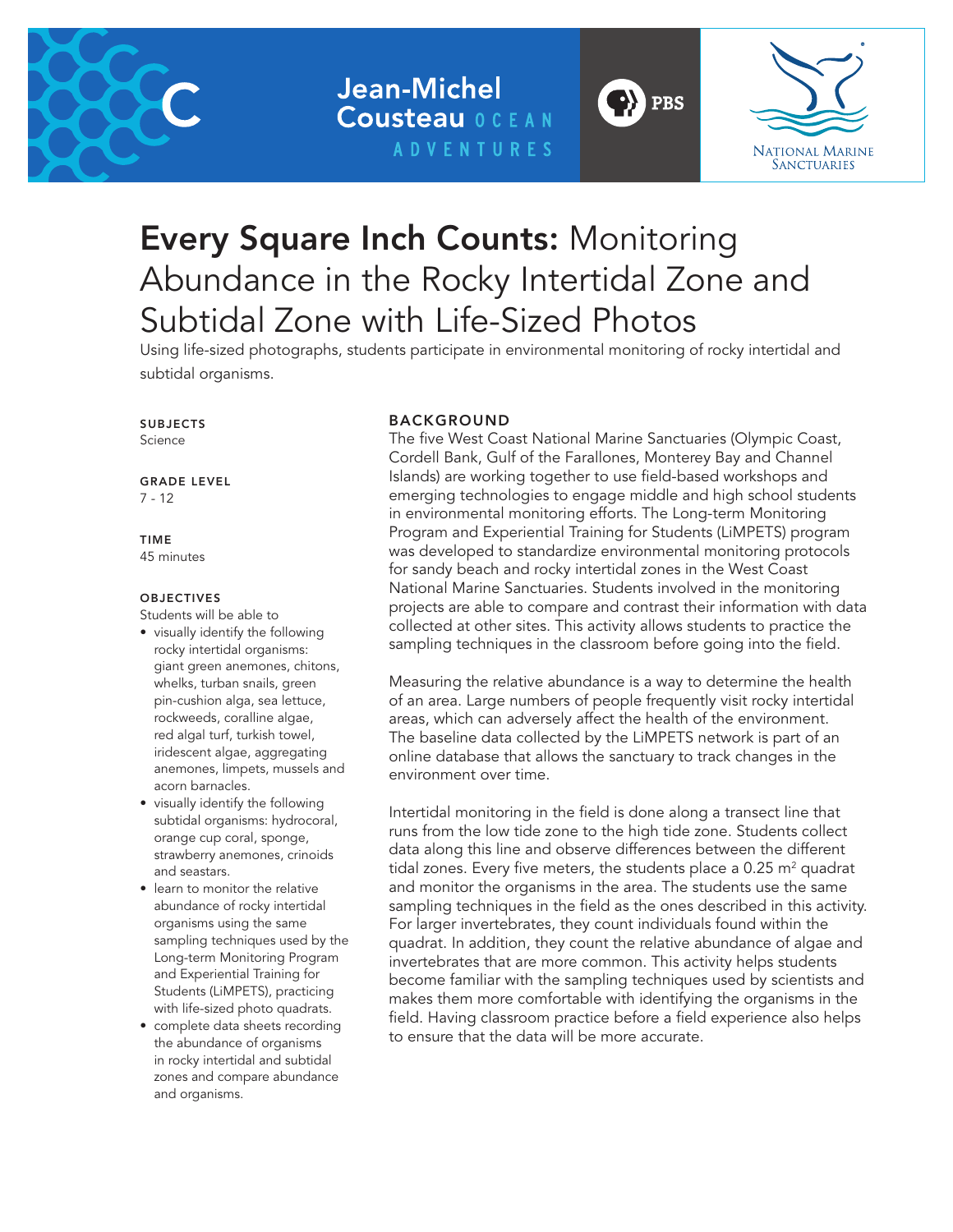

#### MATERIALS

- Intertidal and Subtidal Photo Quadrats printed on 8.5 x 14 inch paper (see Preparation)
- Photo Quadrat Data Sheets Student Handout
- Photo Quadrat Answer Sheet Teacher Handout
- Animal and Algae ID Cards Student Handout (see Preparation)
- Copy of *America's Underwater Treasures* episode of *Jean-Michel Cousteau: Ocean Adventures* (optional)
- *America's Underwater Treasures* Viewing Guide, found at pbs.org/oceanadventures/ educators/ treasures (optional)

#### WEB LINKS Intertidal and Subtidal Photo

Quadrats and ID Cards

http://www.cordellbank.nos.noaa. gov/education/teacherresources. html

#### **STANDARDS**

National Science Standards http://www.nap.edu/catalog/ 4962.html

#### Unifying Concepts and Processes:

Systems, order and organization Constancy, change and measurement

#### Grades 5-8

Science As Inquiry – Content Standard A: Abilities necessary to do scientific inquiry

Life Science – Content Standard C:

Structure and function in living systems Populations and ecosystems Diversity and adaptations of organisms

The subtidal environment of Cordell Bank in California is too deep to study by scuba or use quadrats to estimate relative abundance. The sanctuary uses video cameras and an observer in a deep-sea submersible to learn about the invertebrate cover on this deep, rocky reef. This activity is intended to provide a comparison between the subtidal environment of Cordell Bank and the intertidal habitats in the Gulf of the Farallones through photos. Students can assess the abundance of the site and compare the depths (zones) from which the photos were taken.

#### TEACHER PREPARATION

#### Print intertidal and subtidal photo quadrats:

On the Web site identified under Web Links, there are six intertidal photos and four subtidal photos to be printed on 8.5 x 14 inch paper. To print the photo quadrats, drag the image to the Desktop and open the file. Under "Page Setup," select "Legal" paper size and "Landscape," then print. The subtidal images were taken at Duxbury Reef in Bolinas, California. The subtidal photos were taken through the porthole of a submersible on Cordell Bank in California. Print subtidal and intertidal ID cards

#### PROCEDURE

- 1. Introduce monitoring: Begin the discussion by showing students pictures of rocky intertidal and subtidal zones and defining the characteristics of these environments. Ask students why monitoring the abundance of organisms in these zones is important and how this sort of information can be used. Explain to students that they will learn the exact procedure that biological oceanographers use to monitor the population of target species in the intertidal zone.
- 2. Explain procedures: Students should work in small groups and monitor at least two photo quadrats. Each group should have one or two ID Cards from both subtidal and rocky intertidal zones.
- **3. Explain how to draw quadrats:** On each photo quadrat, students will draw six equal-sized boxes. Each photo quadrat is 8.5 x 14 inch, and each box should measure 4 x 4.5 inch. The photo quadrat has a ¼-inch border.
- 4. Instruct students on using two methods to monitor abundance: For each photo, students will monitor the abundance of algae and animals in each quadrat using two methods. For the larger invertebrates, students record a total count of the number of individuals under "individuals" on the data sheet. For algae and the more abundant animals, students should record the number of squares out of six showing any portion of the algae or animal under "count and record" on the data sheet. The organism is counted if it is attached in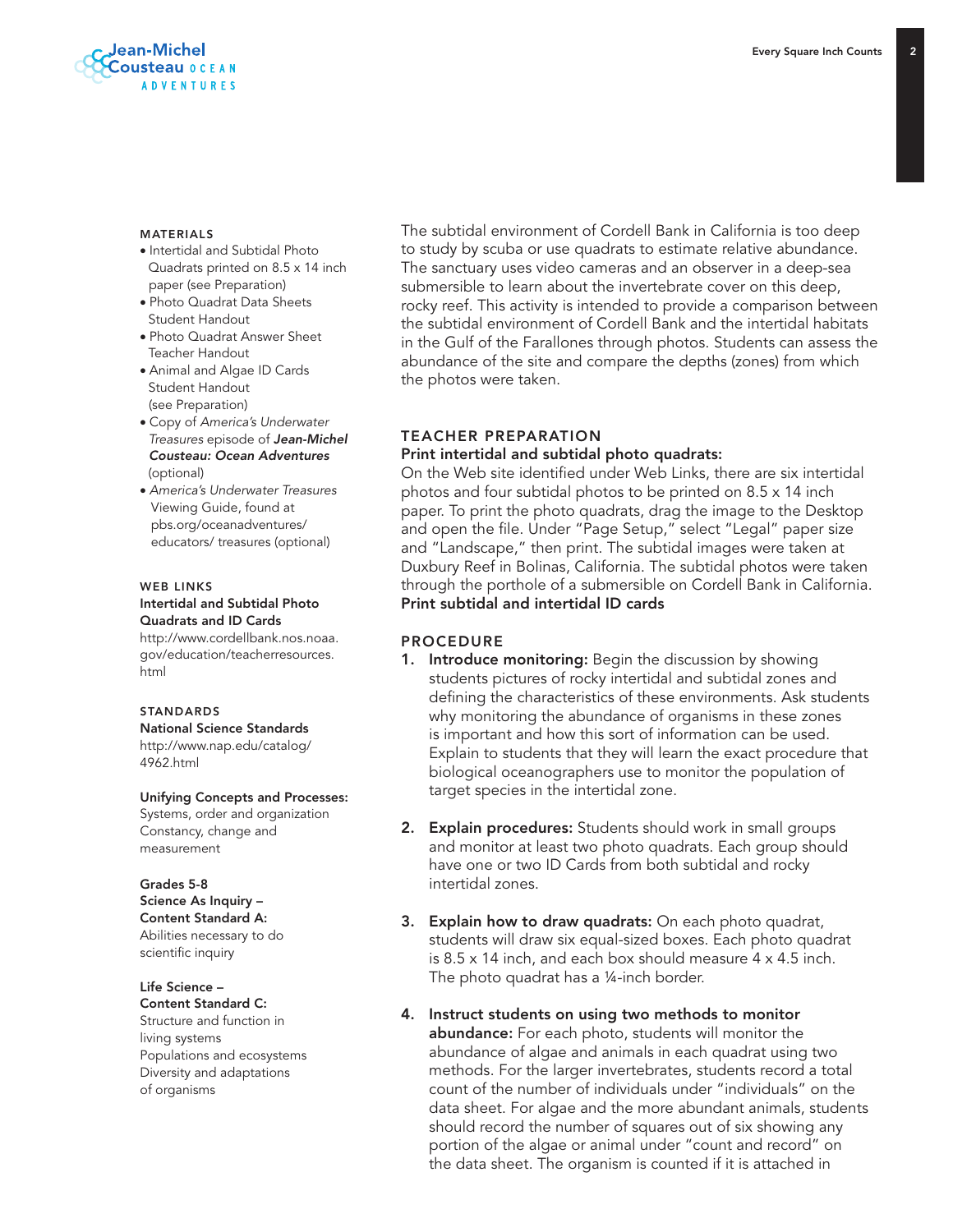

Grades 9-12 Science as Inquiry - Content Standard A: Abilities necessary to do scientific inquiry

Life Science - Content Standard C:

Biological evolution Interdependence of organisms Matter, energy and organization in living systems

#### Ocean Literacy: Essential Principles and Fundamental Concepts http://coexploration.org/

oceanliteracy/

#### Essential Principle #5: The ocean supports a great diversity of life and ecosystems.

- a. Ocean life ranges in size from the smallest virus to the largest animal that has lived on Earth, the blue whale.
- d. Ocean biology provides many unique examples of life cycles, adaptations and important relationships among organisms (symbiosis, predator-prey dynamics and energy transfer) that do not occur on land.
- e. The ocean is three-dimensional, offering vast living space and diverse habitats from the surface through the water column to the seafloor. Most of the living space on Earth is in the ocean.
- f. Ocean habitats are defined by environmental factors. Due to interactions of abiotic factors such as salinity, temperature, oxygen, pH, light, nutrients, pressure, substrate and circulation, ocean life is not evenly distributed temporally or spatially; that is, it is "patchy."

that square. This is a very challenging method to use with photographs, yet it provides a relative abundance measurement and good practice for doing the real thing outside.

- 5. Explain how to complete data sheets: Students should fill out the photo quadrat data sheet by looking to see if each species listed on the data sheet is present in the quadrat.
- 6. Debrief: Discuss with class which organisms were hard to identify and how this would be different in the field. Ask students to explain some of the limitations in measuring abundance of species using this technique. Ask students to explain the benefits of measuring abundance using this technique. Ask students how they might design a technique to measure abundance that would retain the advantages that they have identified but would solve some of the limitations that they have identified. How can scientists measure abundance in the subtidal from a submersible? Ask students what sort of decisions resource managers might make based on data collected by this method. Ask students to compare the rocky intertidal organisms to the subtidal organisms. What types of feeding strategies does each have? Why are some organisms more abundant at one depth than another?

#### EXTENSIONS

- Have students write short essays on how the abundance of marine invertebrates directly affects their own lives or how they themselves directly affect marine invertebrates when visiting tidepools.
- View the segment on Cordell Bank from the *America's Underwater Treasures* episode of *Jean-Michel Cousteau: Ocean Adventures*.

#### FURTHER RESOURCES

Additional educator resources for *Jean-Michel Cousteau: Ocean Adventures* can be found at pbs.org/oceanadventures.

#### Also try:

- The Bridge www.vims.edu/bridge/ Click on "Ocean Science Topics" in the navigation menu to the left, then "Habitats," then "Coastal," then "Rocky Shores."
- **LIMPETS** (Long-term Monitoring Program and Experiential Training for Students) http://limpets.noaa.gov

 $\overline{3}$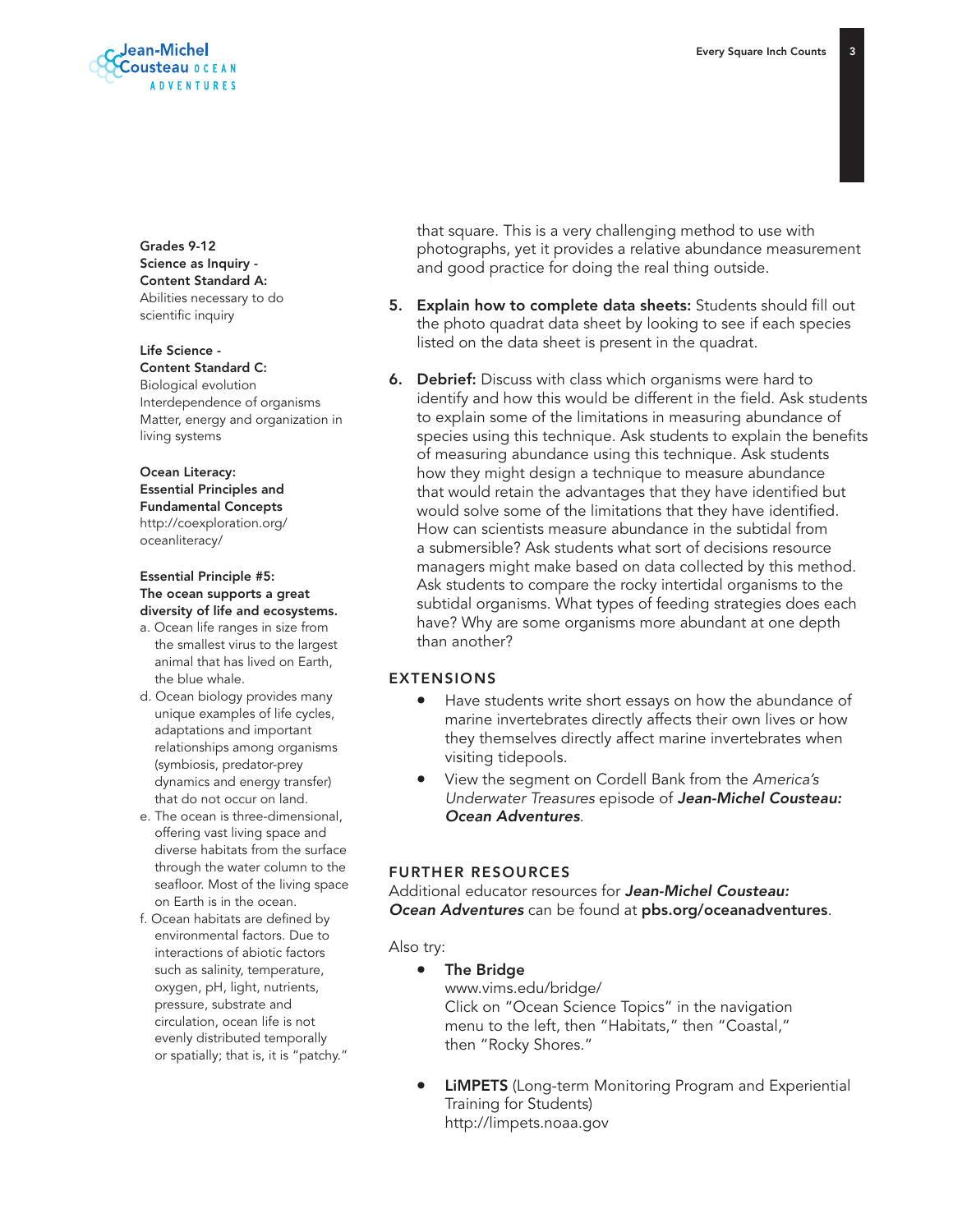

 Some regions of the ocean support more diverse and abundant life than anywhere on Earth, while much of the ocean is considered a desert.

#### Essential Principle #7: The ocean is largely unexplored.

- a. The ocean is the last and largest unexplored place on Earth - less than 5 percent of it has been explored. This is the great frontier for the next generation's explorers and researchers, where they will find great opportunities for inquiry and investigation.
- b. Understanding the ocean is more than a matter of curiosity. Exploration, inquiry and study are required to better understand ocean systems and processes.
- d. New technologies, sensors and tools are expanding our ability to explore the ocean. Ocean scientists are relying more and more on satellites, drifters, buoys, subsea observatories and unmanned submersibles.

#### CREDIT

Used with permission from Cordell Bank National Marine Sanctuary.

If reproducing this lesson, cite NOAA's National Marine Sanctuary Program and Farallones Marine Sanctuary Association as the source, and provide the following URL for further information: http://limpets.noaa.gov.

This activity was adapted from the LiMPETS Rocky Intertidal classroom kit developed by Dr. John Pearse, UC Santa Cruz, and Dawn Osborn, UC Santa Cruz. Subtidal comparison was added and adapted by Cordell Bank National Marine Sanctuary.

*Jean-Michel Cousteau: Ocean Adventures* is produced by KQED Public Broadcasting and Ocean Futures Society.

The exclusive corporate sponsor is The Dow Chemical Company.

Additional major support comes from William K. Bowes Jr. Foundation, Ann Bowers and The Robert Noyes Trust, William and Gretchen Kimball Fund, Harold K.L. Castle Foundation, and National Marine Sanctuaries Foundation.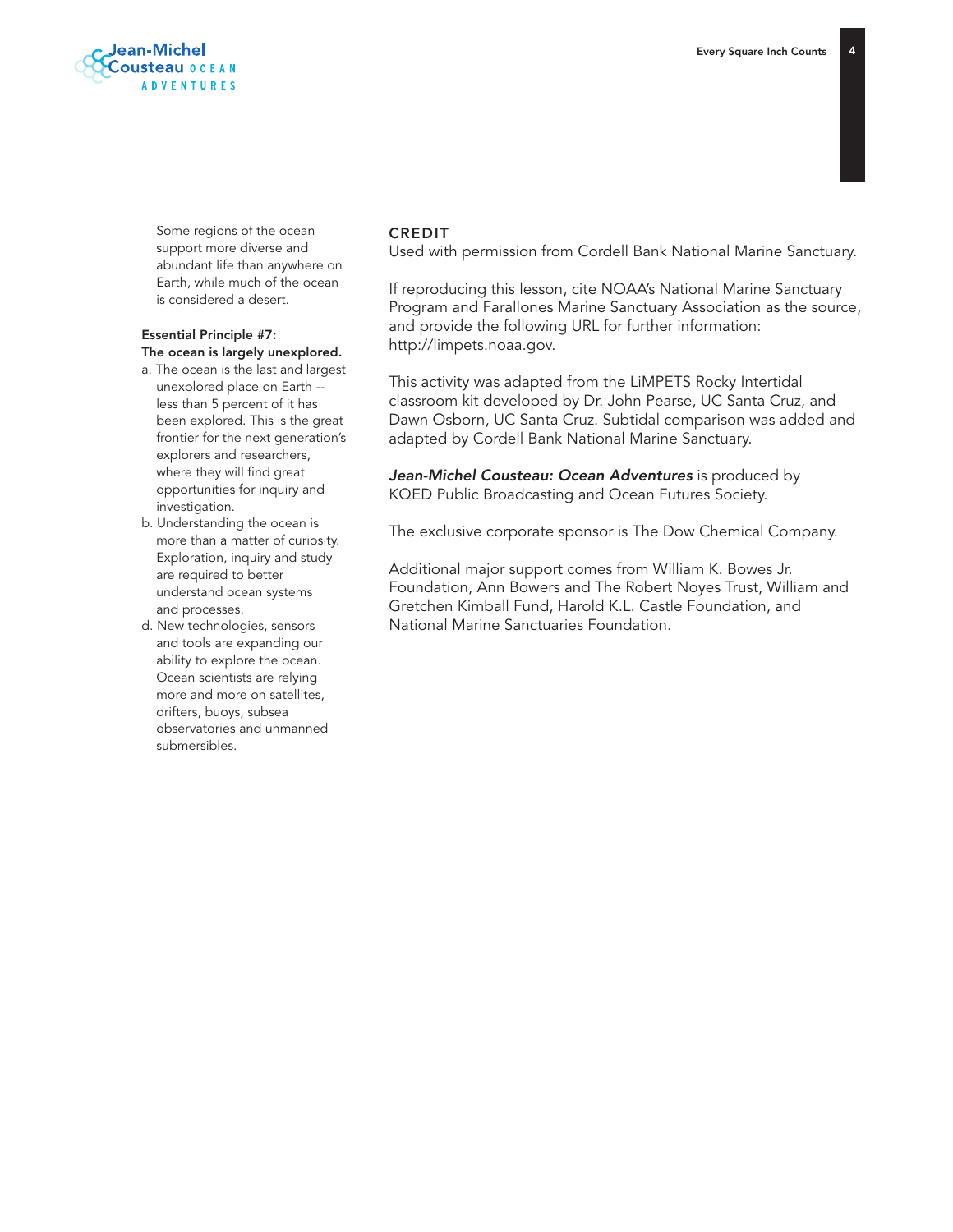

Every Square Inch Counts Student Handout



# Rocky Reef/Subtidal Data Sheet

### Place center of quadrat over the photo quadrat

|       |                                                                                                          | PHOTO ID              | PHOTO ID | PHOTO ID  |
|-------|----------------------------------------------------------------------------------------------------------|-----------------------|----------|-----------|
|       |                                                                                                          | $\blacktriangleright$ | Б        | $\bigcap$ |
|       | DEPTH                                                                                                    |                       |          |           |
| NOTES | INDIVIDUALS -<br>COUNT IF ANY<br>PORTION OF THE<br>ANIMALIS IN THE<br>1/4 M2 QUADRAT.                    |                       |          |           |
|       | ORANGE CUP<br>CORAL                                                                                      |                       |          |           |
|       | UPRIGHT<br>HYDROCORAL                                                                                    |                       |          |           |
|       | SEASTAR                                                                                                  |                       |          |           |
|       | CRINOIDS                                                                                                 |                       |          |           |
|       | <b>UNIDENTIFIED</b><br>SPECIES                                                                           |                       |          |           |
|       | SQUARES OUT<br>COUNT AND<br>RECORD THE<br>RECORD THE<br><b>ANY ATTACHED<br/>PIECE OF:</b><br>OF SIX WITH |                       |          |           |
|       | <b>STRAWBERRY<br/>ANEMONES</b>                                                                           |                       |          |           |
|       | <b>SPONGE</b>                                                                                            |                       |          |           |
|       | BARE ROCK                                                                                                |                       |          |           |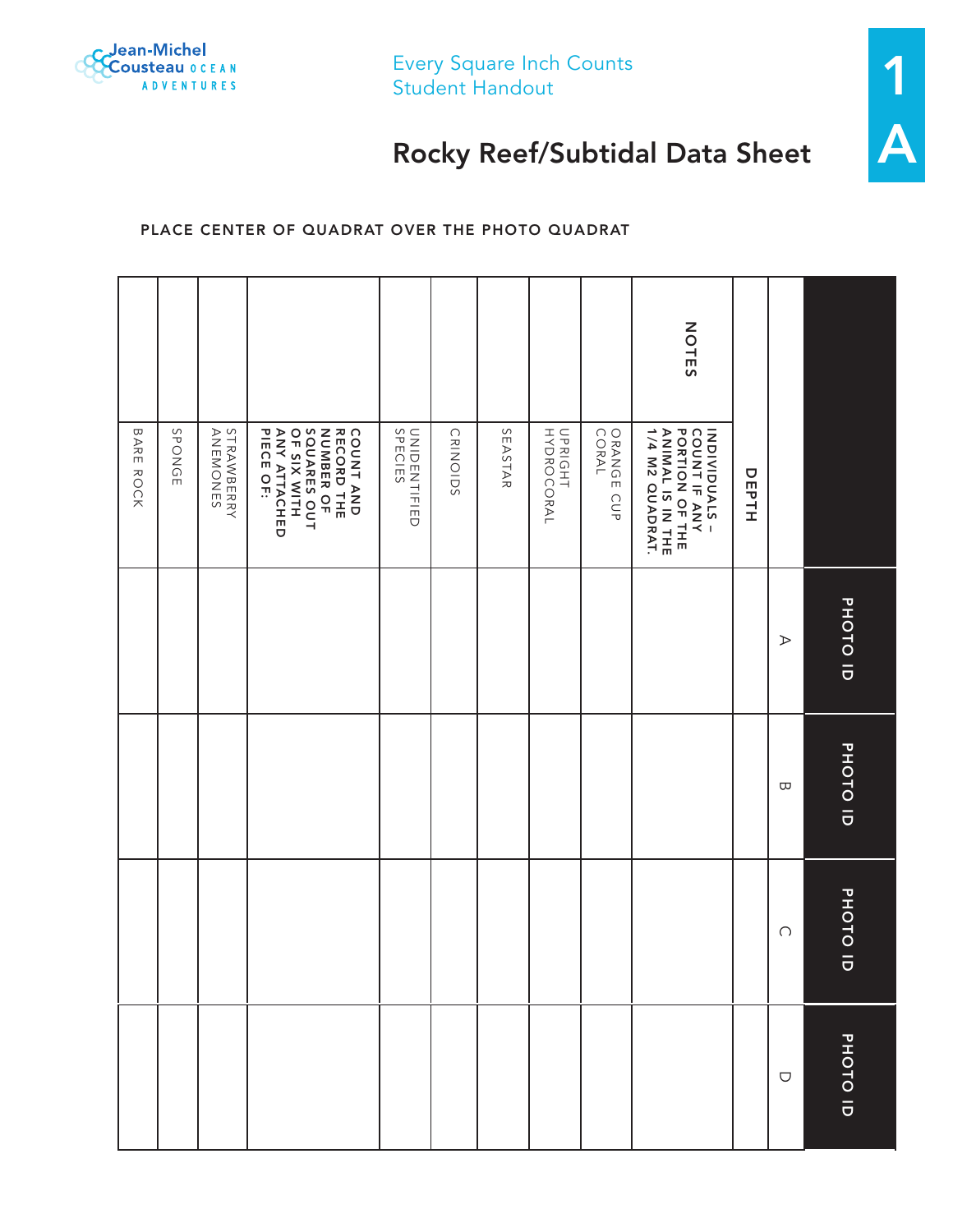

Every Square Inch Counts<br>Student Handout

# Every Square Inch Counts<br>
Student Handout<br>
Rocky Intertidal Data Sheet

|                                                                                    | <b>PHOTO</b><br>ID | <b>PHOTO</b><br>ID | ID | <b>PHOTO   PHOTO   PHOTO</b><br>ID | ID | <b>PHOTO</b><br>ID |
|------------------------------------------------------------------------------------|--------------------|--------------------|----|------------------------------------|----|--------------------|
|                                                                                    | $\mathbf{1}$       | 2                  | 3  | 4                                  | 5  | 6                  |
| INDIVIDUALS - COUNT IF ANY PORTION OF THE<br>ANIMAL IS IN THE PHOTO QUADRAT.       |                    |                    |    |                                    |    |                    |
| <b>GIANT GREEN ANEMONE -</b><br>ANTHOPLEURA XANTHOGRAMMICA                         |                    |                    |    |                                    |    |                    |
| CHITONS - MOPALIA SPP./NUTTALLINA CALIFORNICA/<br>LEPITOCHITONA SPP.               |                    |                    |    |                                    |    |                    |
| WHELKS - ACANTHINUCELLA SPP./NUCELLA SPP.                                          |                    |                    |    |                                    |    |                    |
| TURBAN SNAILS - TEGULA BRUNNEA/FUNEBRALIS                                          |                    |                    |    |                                    |    |                    |
| <b>COUNT AND RECORD THE # OF SQUARES OUT OF SIX</b><br>WITH ANY ATTACHED PIECE OF: |                    |                    |    |                                    |    |                    |
| GREEN PIN-CUSHION ALGA -<br>CLADOPHORA COLUMBIANA                                  |                    |                    |    |                                    |    |                    |
| SEA LETTUCES - ENTEROMORPHA/ULVA SPP.                                              |                    |                    |    |                                    |    |                    |
| FLATTENED ROCKWEEDS - FUCUS GARDNERI/<br>HESPEROPHYCUS CALIFORNICUS                |                    |                    |    |                                    |    |                    |
| SLENDER ROCKWEEDS - PELVETIOPSIS LIMITATA/<br>SILVETIA COMPRESSA                   |                    |                    |    |                                    |    |                    |
| ENCRUSTING CORALLINE ALGAE (ON ROCKS) -<br><b>MANY SPECIES</b>                     |                    |                    |    |                                    |    |                    |
| UPRIGHT CORALLINE ALGAE - BOSSIELLA SPP./<br>CALLIARTHRON/CORALLINA SPP.           |                    |                    |    |                                    |    |                    |
| RED ALGAL TURF - ENDOCLADIA MURICATA AND<br><b>GELIDIUM COULTERI</b>               |                    |                    |    |                                    |    |                    |
| TURKISH TOWEL - MASTOCARPUS PAPILLATUS                                             |                    |                    |    |                                    |    |                    |
| IRIDESCENT ALGAE - MAZZAELLA FLACCIDA/<br>SPLENDENS                                |                    |                    |    |                                    |    |                    |
| AGGREGATING ANEMONE (<5 CM) - ANTHOPLEURA<br>ELEGANTISSIMA                         |                    |                    |    |                                    |    |                    |
| LIMPETS - LOTTIA SPP./MACCLINTOCKIA SPP.<br>$(0.5 - 2.5 \text{ CM})$               |                    |                    |    |                                    |    |                    |
| SEA MUSSEL - MYTILUS CALIFORNIANUS                                                 |                    |                    |    |                                    |    |                    |
| COMMON ACORN BARNACLES - BALANUS/<br>CHTHAMALUS SPP.                               |                    |                    |    |                                    |    |                    |
| <b>BARE ROCK</b>                                                                   |                    |                    |    |                                    |    |                    |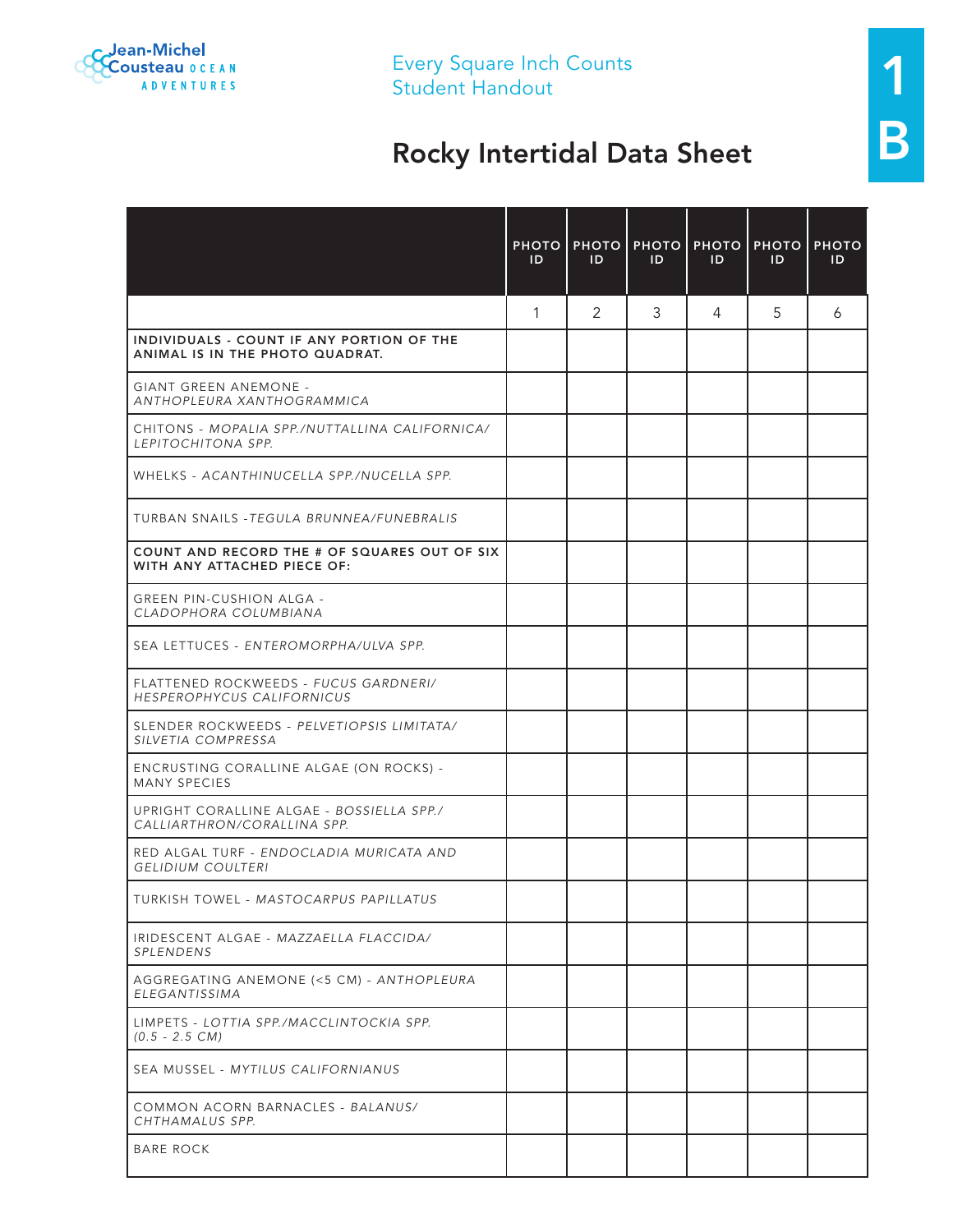

Every Square Inch Counts Teacher Handout



## Rocky Reef/Subtidal Data Sheet

## Place center of quadrat over the photo quadrat

|           |               |                        |                                                                                                                |                                |                 |                          |                       |                        | NOTES                                                                                  |       |                  |          |
|-----------|---------------|------------------------|----------------------------------------------------------------------------------------------------------------|--------------------------------|-----------------|--------------------------|-----------------------|------------------------|----------------------------------------------------------------------------------------|-------|------------------|----------|
| BARE ROCK | SPONGE        | STRAWBERRY<br>ANEMONES | SQUARES OUT<br><b>ANY ATTACHED<br/>PIECE OF:</b><br>COUNT AND<br>RECORD THE<br>OF SIX WITH<br><b>NUMBER OF</b> | <b>UNIDENTIFIED</b><br>SPECIES | <b>CRINOIDS</b> | SEASTAR                  | UPRIGHT<br>HYDROCORAL | ORANGE<br>CORAL<br>CUP | INDIVIDUALS -<br>COUNT IF ANY<br>PORTION OF THE<br>ANIMAL IS IN THE<br>1/4 M2 QUADRAT. | DEPTH |                  |          |
| $\infty$  | $\circ$       | $\circ$                |                                                                                                                |                                | $\rightarrow$   | $\circ$                  | $\circ$               | $\sim$                 |                                                                                        | N OLL | $\triangleright$ | PHOTO ID |
| $\infty$  | UП            | $\circ$                |                                                                                                                |                                | $\omega$        | $\sim$                   | $\circ$               | $\sim$                 |                                                                                        | N 98  | $\varpi$         | PHOTO ID |
| $\circ$   | $\rightarrow$ | $\circ$                |                                                                                                                |                                | $\circ$         | $\overline{\phantom{a}}$ | $\circ$               | $\mathsf{\circ}$       |                                                                                        | 42 M  | $\bigcap$        | PHOTO ID |
| $\circ$   | $\infty$      | $\infty$               |                                                                                                                |                                | $\circ$         | $\circ$                  | $\omega$              | $\rightarrow$          |                                                                                        | 42 M  | $\bigcirc$       | PHOTO ID |